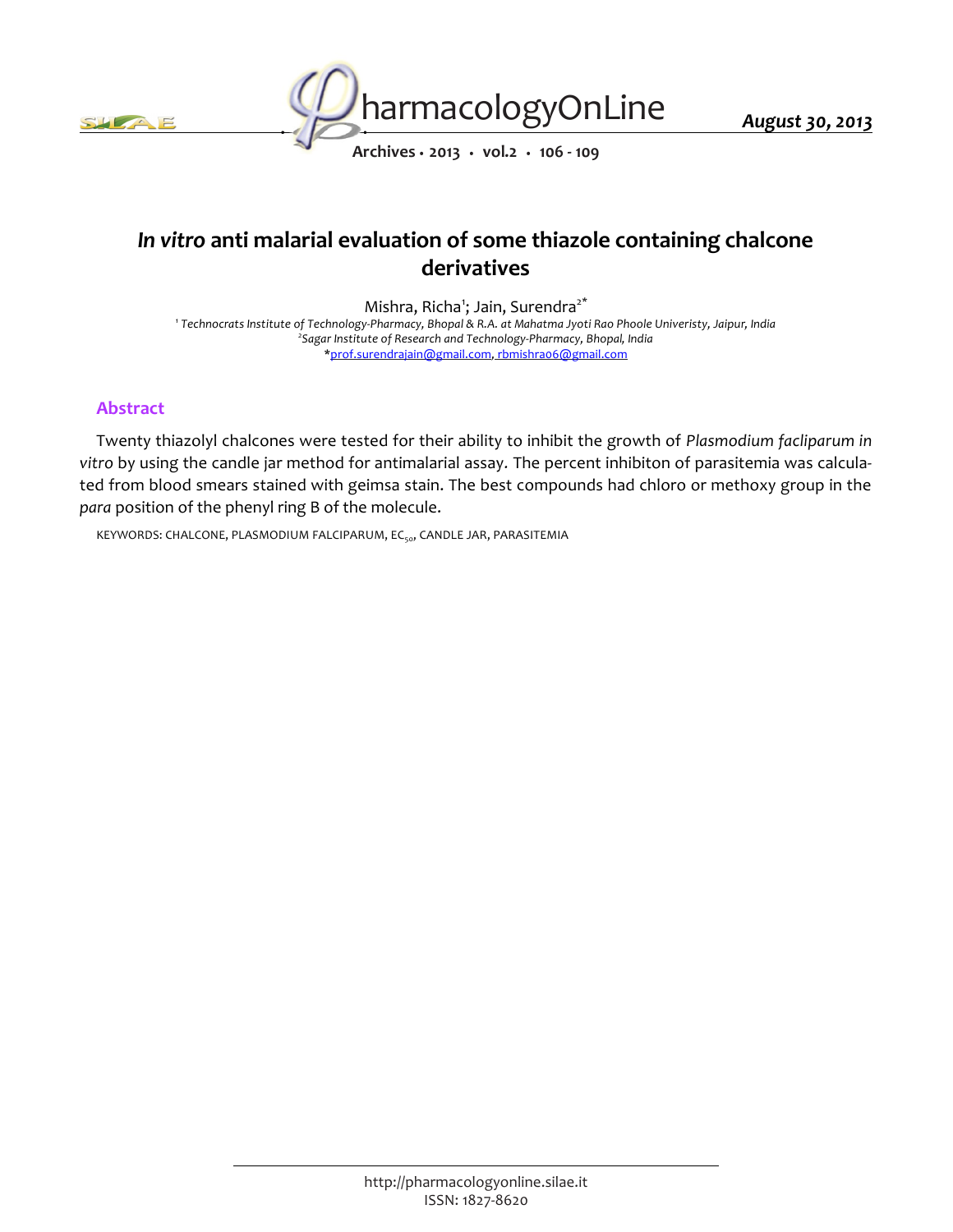# *Introduction*

*Despite several initiatives by the world health organization to curb malaria, the disease still remains one of the most serious health problems and a major cause of mortality and morbidity in the endemic regions. Resistance of Plasmodium falciparum to chloroquine and sulfadoxine-pyrimethamine result in millions of deaths every year. In the recent years, the treatment of malaria has been based on artemisinin and artemisinin resistance in Plasmodium falciparum has been reported in Cambodia. Newer antimalarial drugs have to be developed to overcome the deficiencies of the current therapies. Over the years chalcones have been the thrust molecule to be researched upon for their antimalarial and antileishmanial potentials. Several reports of antimalarial and antileishmanial activity of chalcones have been made. Structure activity relationship (SAR) studies of chalcones have been performed for chalcones to design newer chalcone derived potential molecules.*



*The results reported by Liu Mei from structure activity relationship studies of chalcones as antimalarial and antileishmanial compounds reveal the importance of ring A and ring B in the antiprotozoal activity of chalcone. The findings of the study for structural requirements of anti-malarial activity of chalcones analyzed by principal component analysis (PCA), projection to latent structures analysis (PCL), conventional multiple linear regression and CoMFA suggest the requirement of bulky substituent on ring B and a large sized ring A with low lipohilicity and presence of electron withdrawing and polar substituent on ring A.*

*Another SAR study initiated by Lim et al aimed to establish the structural requirements for novel* 

*chalcones revealed the importance of electron withdrawing substituent on ring A for tHe antimalarial activity. A library of 88 chalcones were synthesized and evaluated for anti-malarial potency in order to establish the structure activity relationship of chalcones as anti-malarial compounds by Tadigoppula et al. The results obtained show that the presence of heteroatom in ring A (particulary 3 pyridine) was found to potentiate the anti-parasitic activity. Reduction of the α,β-olefinic bond reduced the anti-malarial potency of the compounds. The anti-parasitic potentiating effects of pyridine as ring A substituted with electron donating and electron withdrawing groups was also reported.*

*More than 200 derivatives of chalcones have been assayed for their antimalarial acitivity ever since the potential antimalarial activity of Licochalcone A was reported.*

*In the present study, the in vitro antimalarial potential of some novel thiazolyl chalcones has been reported against Plasmodium falciparum.*

# *Methods*

*Twenty thiazolyl chalcones used in this study were synthesized using method described in our other report.*

### *Parasite culture*

*Blood culture of Plasmodium falciparum was continuously cultured according to the method described by Trager and Jensen. Briefly, parasites were maintained in continuous culture on human erythrocytes (O+ blood group), in RPMI 1640 medium supplemented with 10% of human AB+ serum, 25 mM HEPES, 19 mM sodium carbonate, and 45 μg/mL gentamicin sulfate, at pH 7.2 in an atmosphere of 91% nitrogen, 6% carbon dioxide and 3% oxygen. The medium was changed each day.*

# *Antimalarial Assay*

*All the synthesized compounds were evaluated for antimalarial activity using the following procedures.*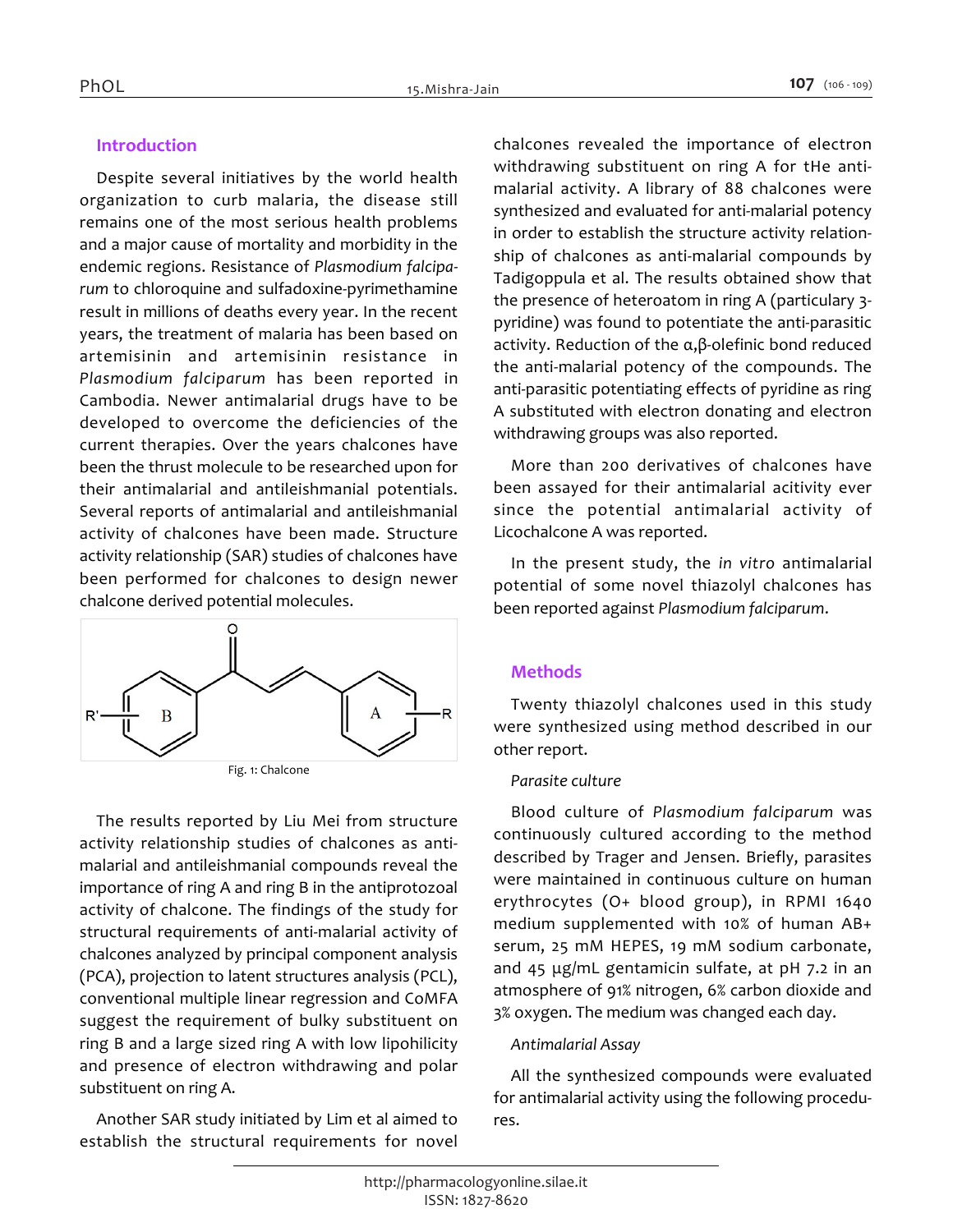*In a 96 well microtitre plates, 5 µl of erythrocytes with 0.3% parasitemia were maintained in 990 µl of RPMI-1640 medium to get a final concentration of 3% parasitemia. Various concentrations of test compounds were prepared in DMSO and 5 µl of each test solution was added to individual wells. The 1st well served as the control with only the medium, the 2nd well contained only the infected medium and served as the negative control whereas the 3rd well served as the positive control with pyrimethamine solution as the test compound. The plates were incubated in a candle jar at 37°C for 48 h. After incubation, blood smears from each well were stained with giemsa stain and the slides were microscopically observed for the presence of parasites. The percent parasitemia was calculated and the test concentration that inhibited 50% parasitemia relative to the negative control was recorded as the EC50 value of the test compounds. All the results reported represent a mean of three experiments.*

*No. of parasites per µL of blood = No. of parasites x (8000 / no. of WBCs counted)*

### *Results*

*The results of antiplasmodial assay are presented in table 1. The EC50 values represents the concentration of the test compound necessary to inhibit the increase in parasite density by 50% at 48 h.*

*See table 1.*

### *Discussions*

*The results indicate that the position and the type of substitutions influence the antimalarial activity of the test compounds. The test compounds with substitution on the R<sup>3</sup> position exhibit a higher inhibition of parasitemia at a concentration range of 5- 50 µg/mL (compounds 3b, 3c, 3d, 3e, 3f, 3g, 3h,*  3i). Compounds with substitutions at R<sub>1</sub>, R<sub>4</sub> and R<sub>5</sub> *(compounds 3j, 3k, 3l, 3m, 3o, 3q, 3s, 3t )were the weakest antimalarial compounds and were unable to inhibit 50% parasitemia even at a concentration* 

*of 100 µg/mL. Compounds with substitution at R<sup>2</sup> exhibited and EC50 value in the range of 10-50 µg/mL concentration (compounds 3p, 3r). The absence of substituent on any position of the ring B also led to inactivity of the molecule (3a).*

*The type of substitution on R<sup>3</sup> played important role in antimalarial activity with compounds with electron withdrawing groups being more active compared to others. The presence of nitro group on R3 was found to be detrimental of inhibition of Plasmodium falciparum. The presence of an OCH<sup>3</sup> and Cl group at position R<sup>3</sup> exhbited the maximum potency at a concentration of 5 µg/mL (3g, 3h).*

#### *Conclusion*

*In summary, the study led to the conclusion that chalcones with a dichlorothiazolyl ring A and a phenyl ring B possess the potential to be a promising antimalarial compounds. The introduction of other electron withdrawing groups in the para position of phenyl ring B maybe useful for identifying other antimalarial compounds.*

#### *References*

- *1. WHO expert committee on malarial. World Health Organ Tech Rep Ser 2000; 892.*
- *2. WHO. World Malaria Rep. Geneva: World Health Organization [online] 2008. Available from: http://rbm.who.int/wmr.*
- *3. Baird JK. Effectiveness of antimalarial drugs. N Engl J Med 2005; 352: 1565-1577.*
- *4. Ravikumar S, Inbaneson SJ, Sugnathi P. In vitro anti plasmodial activity of ethanolic extracts of south Indian medicinal plants against Plasmodium falciparum. Asia Pacific J Trop Med 2012: 180-183.*
- *5. Noedl H, Se Y, Schaecher K, Smith BL, Socheat D, Fukuda MM. The artemisinin resistance in Cambodia 1 study: evidence of artemisinin resistant malaria in western Cambodia. N Engl J Med 2008; 359: 2619-2620.*
- *6. Liu M, Wilairat P, Croft SL, Tan ALC, Go ML. Structure-activity relationships of antileishmanial and antimalarial chalcones. Bioorg Med Chem 2003; 11: 2729-2738.*
- *7. Lim SS, Jung SH, Ji J, Shin KH, Keum SR. Synthesis of flavonoids and their effects on aldose reductase and sorbitol accumulation in streptozotocin-induced diabetic rat tissues. J Pharm Pharmacol 2001; 53: 653-658.*
- *8. Tadigoppula N, Korthikunta V, Gupta S, Kancharla P, Khaliq T, Soni A, Srivastava PK, Srivastava K, Puri SK, Raju KSR, Wahajuddin, Sijwali PS, Kumar V, Mohammad IS. Synthesis and insight into the structure-activity relationships fo chalcones as antimalarial agents. J Med Chem 2013; 56: 31-35.*